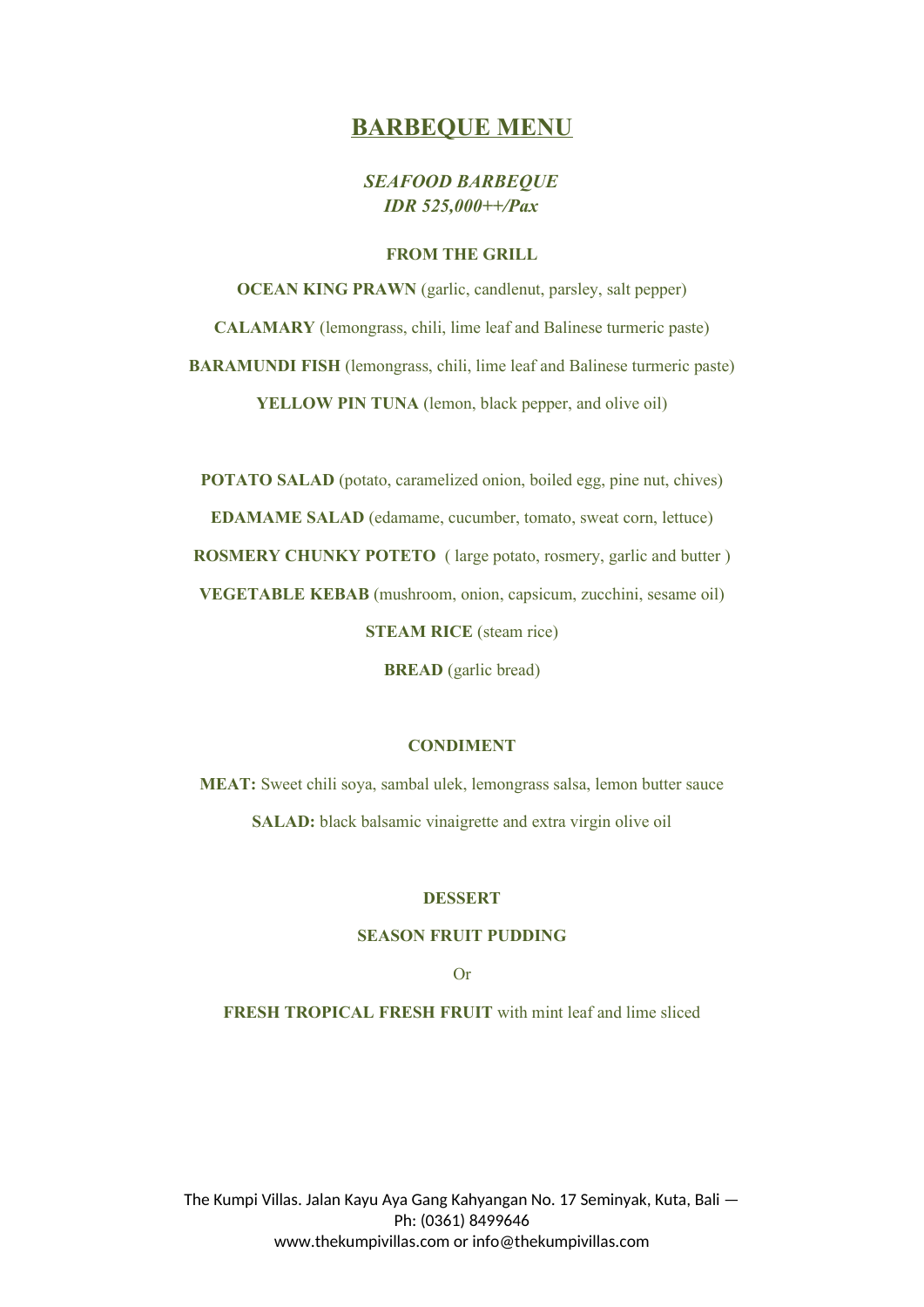# *MEAT AND SEAFOOD BARBEQUE IDR 625,000++/Pax*

#### **FROM THE GRILL**

**BEEF STRIPLOIN** ((Beef, mustard, mix herb and mushroom sauce) **OCEAN KING PRAWN** (lemongrass, chili, lime leaf and Balinese turmeric paste) **GRILL CHICKEN** (marinated chicken breast with garlic, rosemary, roasted lemon, olive oil) **BABY PORK RIB** (honey, coriander root, garlic, sesame oil, oyster, tomato sasuce)) **CALAMARY** (lemongrass, chili,)

**CHICKEN SATAY** (lemongrass, chili, lime leaf, turmeric paste)

**BARAMUNDI FISH** (lemongrass, chili, lime leaf and Balinese turmeric paste)

**TOMATO MOZZARELLA CHEESE SALAD** (lettuce, red tomato, mozzarella cheese salad) **GARDEN SALAD** (cucumber, mix lettuce, Spanish onion, avocado and micro herbs) **ROSMERY CHUNGKY POTETO** ( large poteto, rosmery, garlic, and butter ) **ASSORTED VEGETABLE KEBAB** (mushroom, red onion, capsicum, zucchini, sesame oil)

**STEAM RICE** (steam rice)

**BREAD** (garlic bread)

#### **CONDIMENT**

**MEAT**: Mushroom sauce, peanut sauce, balsamic vinaigrette, sweet chili sauce **SALAD:** italian dressing, black balsamic, olive oil extra virgin and garlic mayo)

#### **DESSERT**

#### CHOCOLATE BROWNIE

## **Or**

**FRESH TROPICAL FRESH FRUIT** with mint leaf and lime sliced

The Kumpi Villas. Jalan Kayu Aya Gang Kahyangan No. 17 Seminyak, Kuta, Bali — Ph: (0361) 8499646 www.thekumpivillas.com or info@thekumpivillas.com